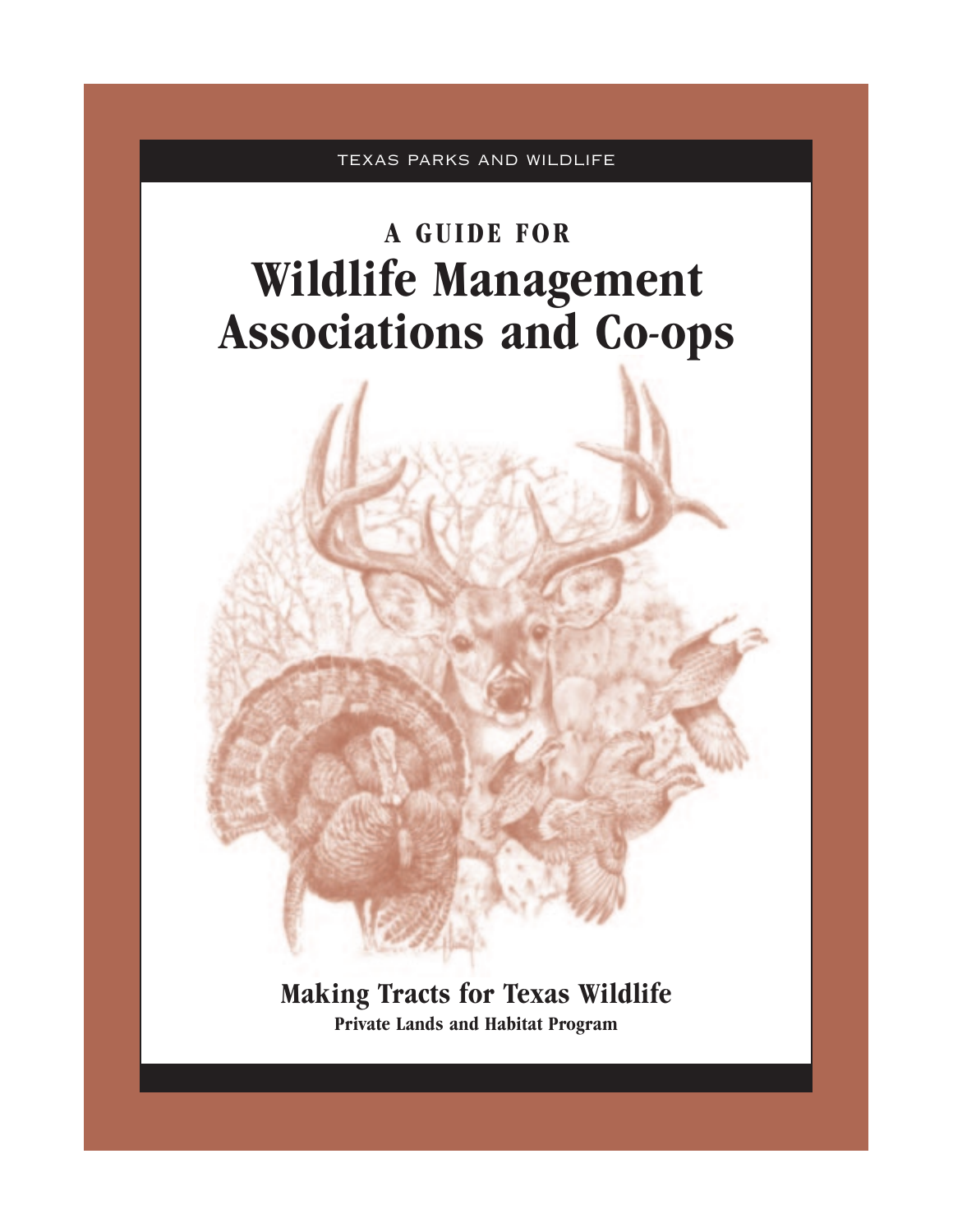## **A GUIDE FOR Wildlife Management Associations and Co-ops**

## **Table of Contents**

| Five Steps to Forming a Wildlife Management Association                   |  |
|---------------------------------------------------------------------------|--|
| Five Potential Problems of Wildlife Management Associations               |  |
| Five Potential Benefits to Landowners in Wildlife Management Associations |  |
| Five Effects of Wildlife Management Associations on Ecosystems            |  |
| More Useful Information                                                   |  |
|                                                                           |  |
| Sample WMA Questions and Answers, Goals, Bylaws,                          |  |
|                                                                           |  |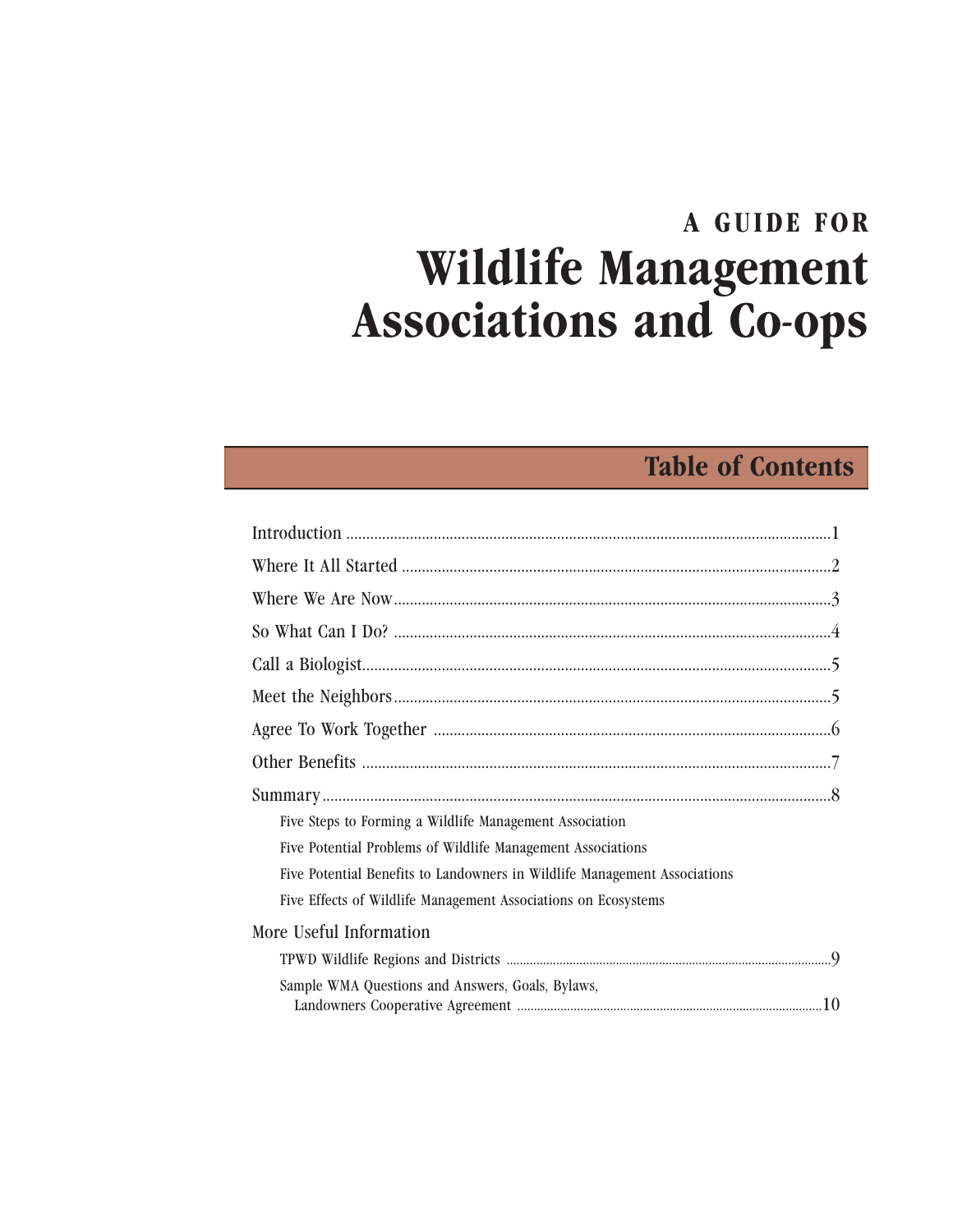This booklet is the result of more than 30 years of study, hard work and cooperation among private landowners and wildlife biologists. These "natural partners" have been working together for the benefit of wildlife since 1972, when the Texas Private Lands and Habitat Enhancement Program was conceived. Texas Parks and Wildlife Department provides technical guidance to private landowners with the proven belief that together we can succeed in managing and

conserving habitat for the benefit of wildlife. We welcome you to join us in "Making Tracts for Texas Wildlife."

For additional information, please call 1 (800) 792-1112 (menu selection #5) or see our Web site at http://www.tpwd.state.tx.us. To request assistance, please contact one of the offices on page 9 of this book.

Written, compiled and edited by*:*

Mike Berger, Wildlife Division Director Linda McMurry, Program Administrator Calvin Richardson, Technical Guidance

- Biologist Trans-Pecos
- Gene Miller, Technical Guidance Biologist High Plains–Rolling Plains
- Jim Dillard, Technical Guidance Biologist Cross Timbers & Prairies
- Mike Krueger, Technical Guidance Biologist Cross Timbers & Prairies
- Fielding Harwell, Technical Guidance Biologist – Edwards Plateau
- Mike Reagan, Technical Guidance Biologist Edwards Plateau
- Matt Wagner, Technical Guidance Biologist Post Oak Savannah and Blackland Prairie
- Micah Poteet, Technical Guidance Biologist Pineywoods
- Gary Homerstad, Technical Guidance Biologist – Gulf Coast Prairies & Marshes
- Jimmy Rutledge, Technical Guidance Biologist – South Texas Plains
- Dennis Gissell, Program Specialist
- Ruben Cantu (former TGB), Regional Director Bob Carroll, District Leader Len Polasek, Natural Resources Specialist Robert Lehmann, Environmental Specialist Mary Ann Schubert, Administrative Technician Tommy Hailey (retired) Ernie Davis (retired) David Rideout (retired) Dennis Brown (retired) Kirby Brown (retired)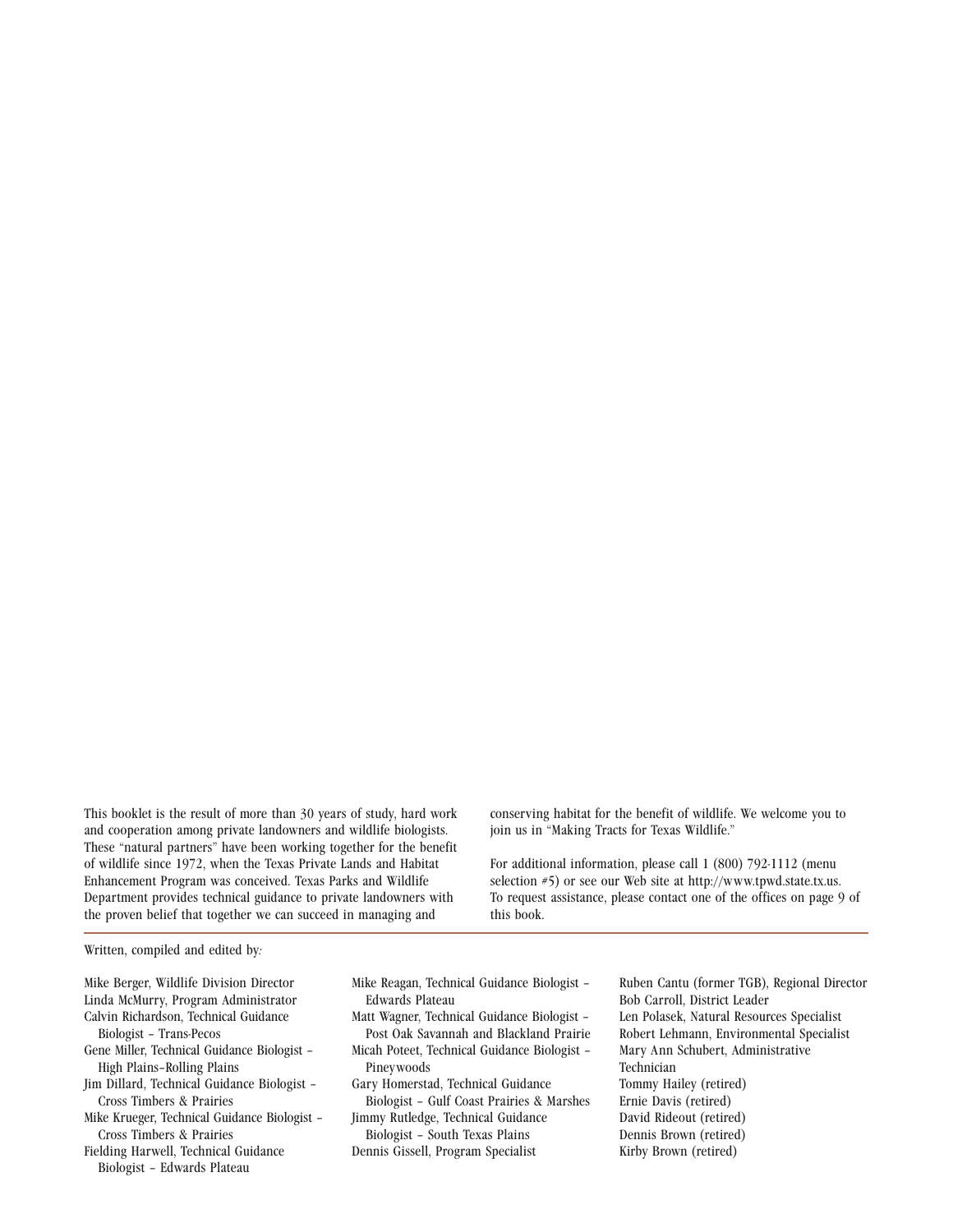

Wildlife professionals believe that the greatest threats to wildlife in Texas are habitat loss from land development, conversion of habitats to monocultures, and the fragmentation of land tracts resulting from the breakup of larger ranches and farms. One of the most promising solutions to these problems comes through the efforts of landowners working together to conserve and enhance their land for the benefit of wildlife.

Wildlife Management Associations and Wildlife Co-ops are groups formed by landowners to improve wildlife habitats and associated wildlife populations. The two terms are used interchangeably for these landowner groups and will be referred to as Wildlife Management Associations (WMAs) throughout this booklet. Over 150 WMAs are operating in Texas today and the number grows each year.

Some landowners join WMAs for the benefits of operating under a wildlife management plan. Some join for enhanced recreation such as hunting, birdwatching or fishing, while others simply wish to improve the ecosystem in their local environment. While the specific reasons for creating these landowner groups are many and varied, one clear premise seems to hold true. Texans genuinely love the land and the wildlife, and they are interested in improving habitat for wildlife. As they work to organize WMAs, landowners become involved in effective wildlife management practices and learn to approach wildlife management in a practical

way, across a larger landscape, creating numerous benefits for participants.

This publication will address many of the basic considerations associated with the needs of landowners and provide some solid direction for the development of WMAs. These guidelines were developed by the Department for the purpose of fostering development of WMAs.

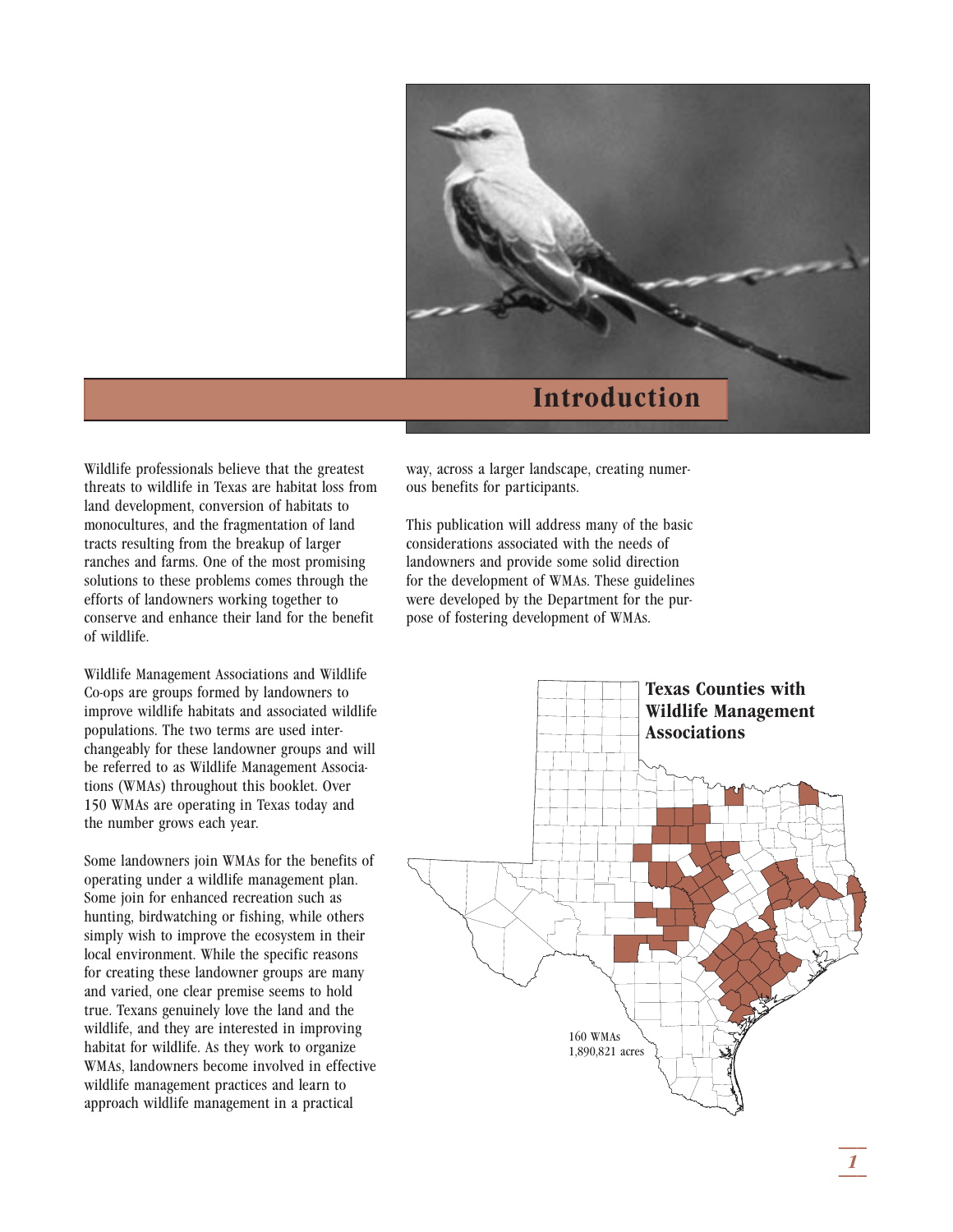

## **Where It All Started**

*Mr. and Mrs. Heard and grandson display a bois d'arc planted in their shelterbelt.*

The first known WMA in Texas was established in 1955 and operated in the three corners region of Bee, Goliad and Karnes counties. It was called the Tri-County Game Preserve Association. It was not simply a game protection association. The articles of the association included input from a wildlife biologist and addressed many of the same habitat management practices recommended today. One of the stated objectives was to "improve cover and food conditions for wildlife." The articles went on to list eight specific activities to address food and cover including but not limited to deferred grazing programs at proper stocking rates, construction of brush shelters, planting trees and shrubs and increasing weed growth. Association members were expected to "inventory available game on their respective units" for the purpose of a regulated harvest and to also keep harvest records. The association even produced metal boundary/gate signs for its members.

The first modern day WMA in Texas, the Peach Creek Wildlife Management Co-op, was organized in 1973 with the help of Texas Parks and Wildlife Department (TPWD) wildlife biologists

Dennis Brown and Donnie Harmel. The Peach Creek Wildlife Management Co-op was developed in response to landowners' desires for improvement in the quality of white-tailed deer. It began with a call from Brian Denman in Gonzales to TPWD biologist Dennis Brown. "He wanted me to help get a group of landowners together to cooperate in a deer management plan," said Brown (now retired). Brown told him, "One of you has to organize it, get it rolling and stay on top of it. Otherwise it just looks like the government is interfering in private business. We'll put on a program and help set up a wildlife management plan, but the establishment of the goals and commitment has to come from the landowners."

That call was the beginning of a new type of cooperation among Texas landowners – an educational process where groups of landowners worked together with wildlife biologists to learn about wildlife and make improvements in the wildlife habitat. Despite the formation of a few WMAs around the state, it would be another 18 years before the WMA revolution would begin in earnest in South Central Texas.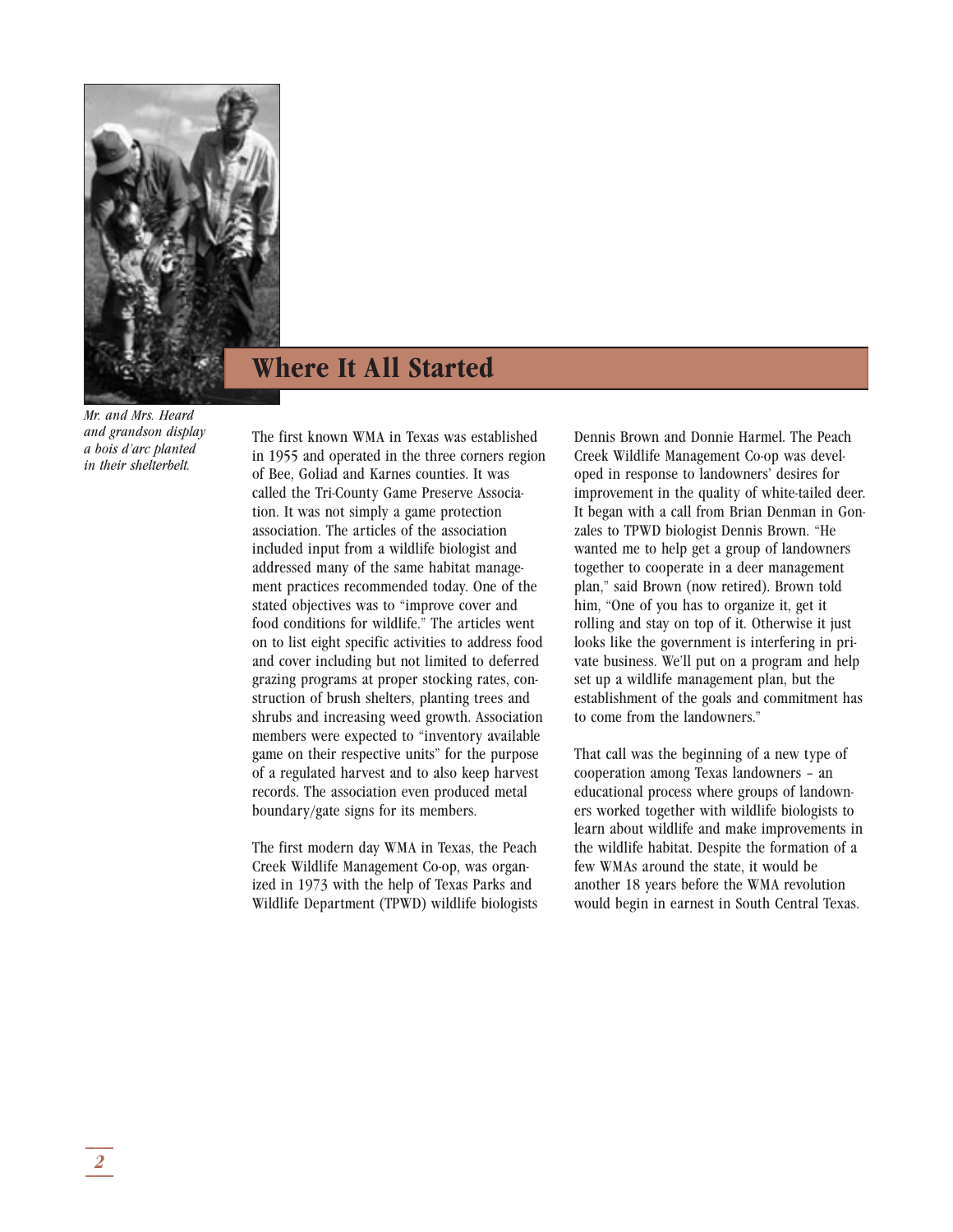

### **Where We Are Now**

Throughout the state, TPWD biologists have helped landowners organize more than 150 WMAs that are working under a TPWD Wildlife Management Plan. This Wildlife Management Plan is a very informative document that gives the past livestock and wildlife history of the area, list habitat improvement techniques for the area, and may require the collection of deer data from the area. A Wildlife Management Plan may also entitle a member of a WMA to special permits granted by TPWD.

The Texas Organization of Wildlife Management Associations (TOWMA), a non-profit umbrella group of WMAs, has found a way to continue and even increase the momentum of member organizations by conducting regular meetings and sharing information about successes in wildlife management and operations. Information about TOWMA and its member WMAs can be accessed on its Web site at www.towma.org or by writing TOWMA at P.O. Box 701, La Grange, Texas 78945.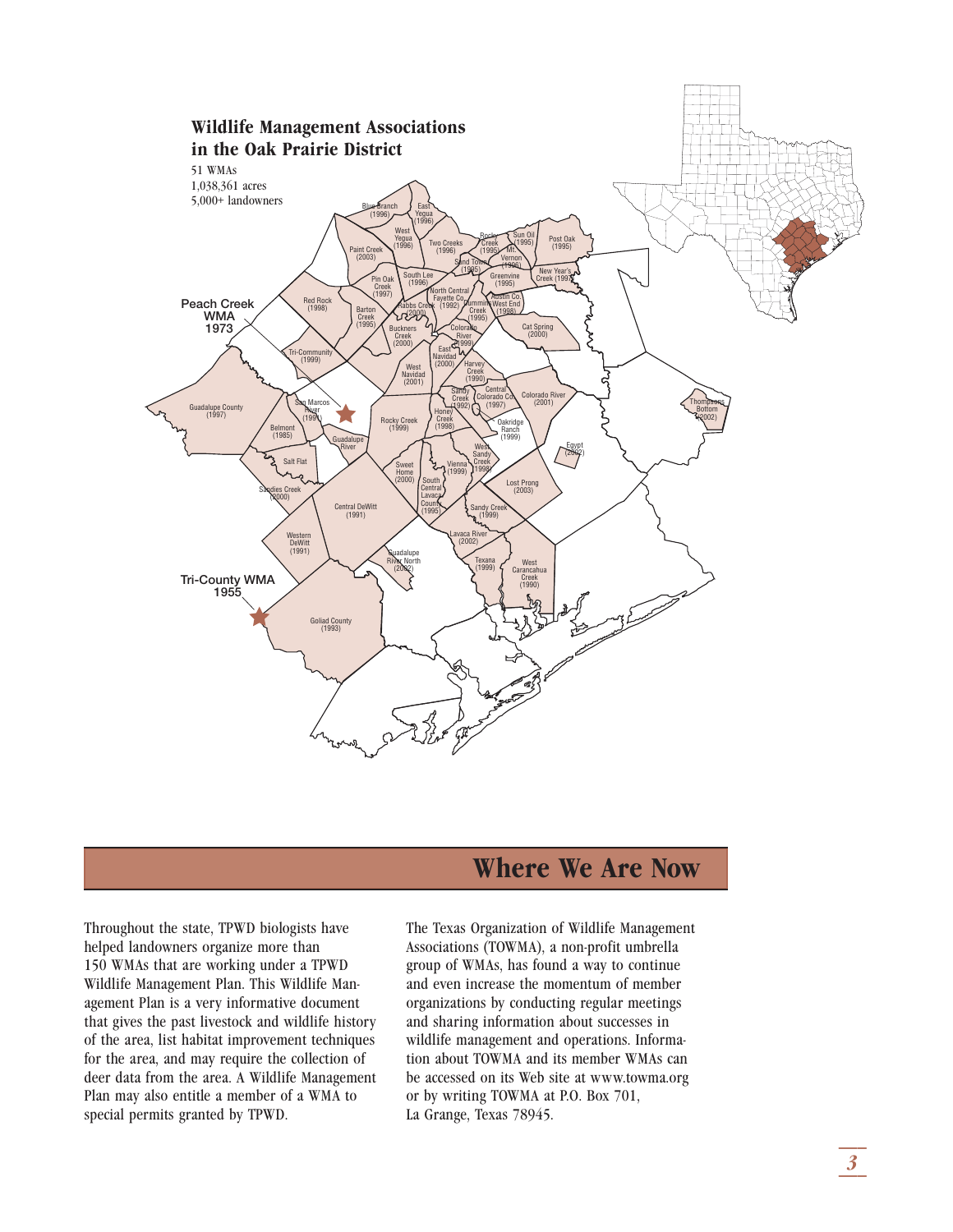

Managing for wildlife on a small tract of land presents a special challenge. Wild animals are not usually confined by barbed-wire fences and the cost of a high fence is prohibitive and is generally not advisable for most tracts. Success in managing the habitat for healthy wildlife populations depends significantly on the actions and attitudes of neighboring landowners. "Wildlife don't care who owns the land, they are just doing the best they can to make a living," said one association member.

A deer's home range is about one square mile (640 acres), although bucks can range several miles during breeding season. This means that on tracts of land under 1,000 acres, the deer frequently move onto neighboring tracts of land. A neighbor's oat patch can help support them during the lean times.

Other wildlife present similar situations. For instance, a turkey's summer and winter ranges are about one square mile, but the average shift between the two different areas is about four miles. Waterfowl and other migratory birds will travel great distances, but linger only if suitable habitat is available. Some songbirds remain throughout the year, but many are migratory, and a landowner's ability to attract and see these species depends on surrounding habitat. Quail, pheasant, squirrel and other resident wildlife remain close to home, but are typically shared with the neighbors. This sharing is the reason wildlife belongs to the public.

"A WMA consisting of neighbors is a good method to overcome problems of managing for free-ranging wildlife species," says Gary Homerstad, TPWD Technical Guidance Biologist. "WMAs exist all over the state, and in several counties the majority of landowners have banded together to form cooperative landowner groups. It is easy to accomplish, and the benefits can be tremendous. It simply requires an individual landowner to actively promote the concept to his or her neighbors to get the ball rolling," says Homerstad.

"Everywhere WMAs have formed, neighbors have agreed to join in and participate. Most folks believe that wildlife and habitat are important in their lives, for their children and grandchildren, and for future generations," says TPWD Environmental Specialist, Robert Lehmann.

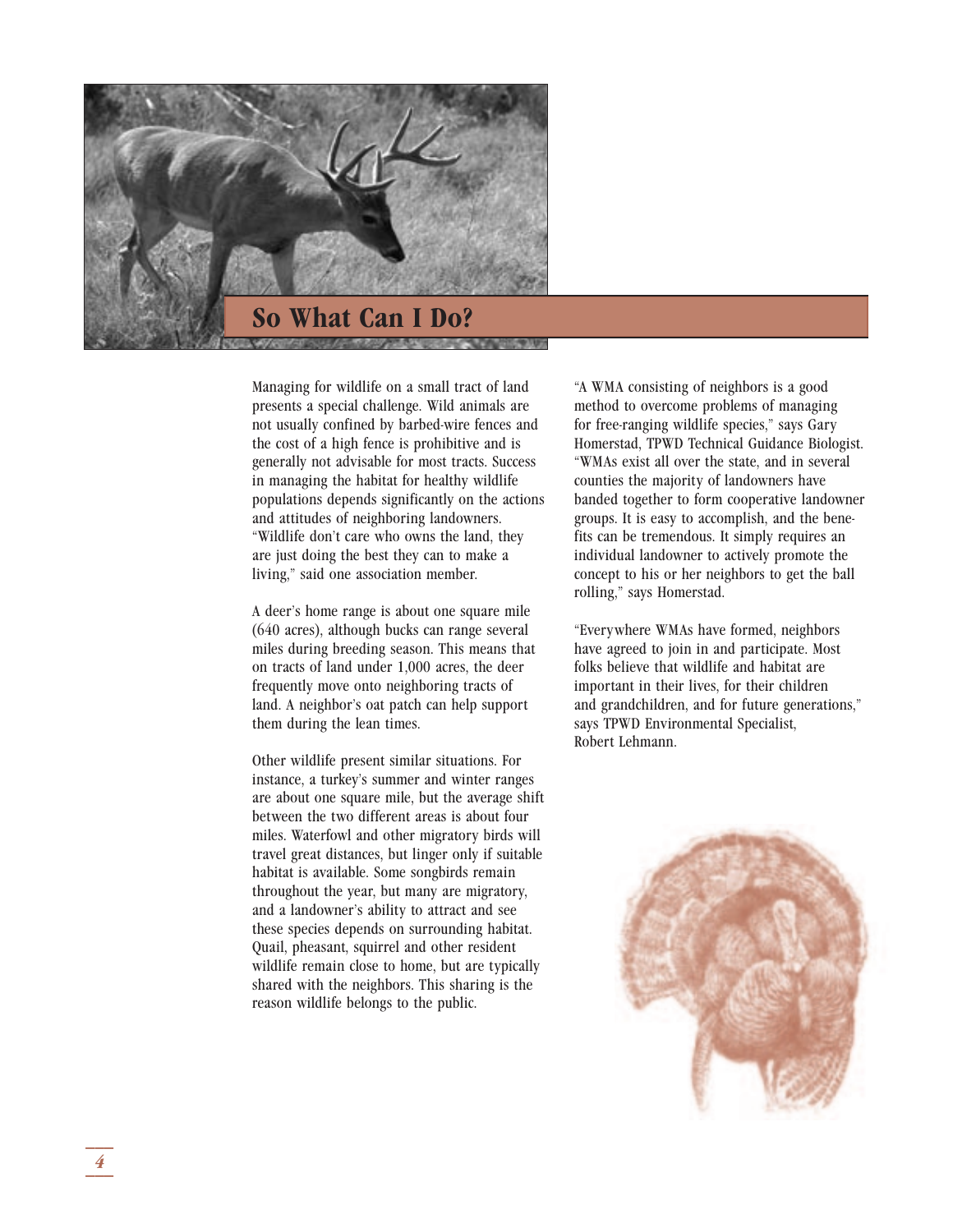

Wildlife biologists provide information that is useful for the development of landowner groups, and they give assistance in habitat management. Wildlife biologists at TPWD are ready to help landowners schedule meetings to discuss the possibilities for WMAs. This service is provided free-of-charge through TPWD's Private Lands and Habitat Program. The wildlife biologist's time is in high demand, so call early to schedule meeting dates. To get in touch with a wildlife biologist, contact the nearest TPWD office (see page 8).

In planning and scheduling meetings to organize WMAs, TPWD biologists have also found that County Tax Appraisal Districts are

often very helpful in providing useful information. "A new WMA that I work with recently contacted the County Tax Appraisal District for assistance," said TPWD Technical Guidance Biologist, Mike Krueger. "The tax office very generously provided a map showing land ownership, as well as mailing addresses that were used to send notices inviting folks to attend a meeting to form the new WMA. I would recommend that WMA's should use whatever resources are available in their area to obtain maps and aerial photos as the map also has proven very helpful for coordinating spotlight census routes, necessary for determining wildlife populations," said Krueger.

### **Meet the Neighbors**

Invite the neighbors to a meeting to discuss mutual interests in wildlife. WMAs are good ways to meet new neighbors and re-establish relationships with longtime neighbors and friends.

"It is always gratifying to me to see a group of neighbors (who may have thought that they had nothing in common) realize that they share a common interest in wildlife," says Krueger. "It is amazing how getting together, whether it be for a WMA meeting or riding together in the back of a pickup truck for a deer census, can break down barriers and dispel rumors. I personally feel that the social benefits of a WMA are just as important as the biological benefits," adds Krueger.

Meetings should be scheduled to maximize attendance and convenience. Residents, as well as absentee landowners and land managers, should be invited and given ample notice to arrange their schedules. Absentee landowners are often very interested in wildlife and many times are key participants in WMAs. Organizational meetings for WMAs often take two hours, allowing for questions, answers and discussion about forming an association. Coffee and cake or barbecues with neighbors are generally very successful at drawing folks together.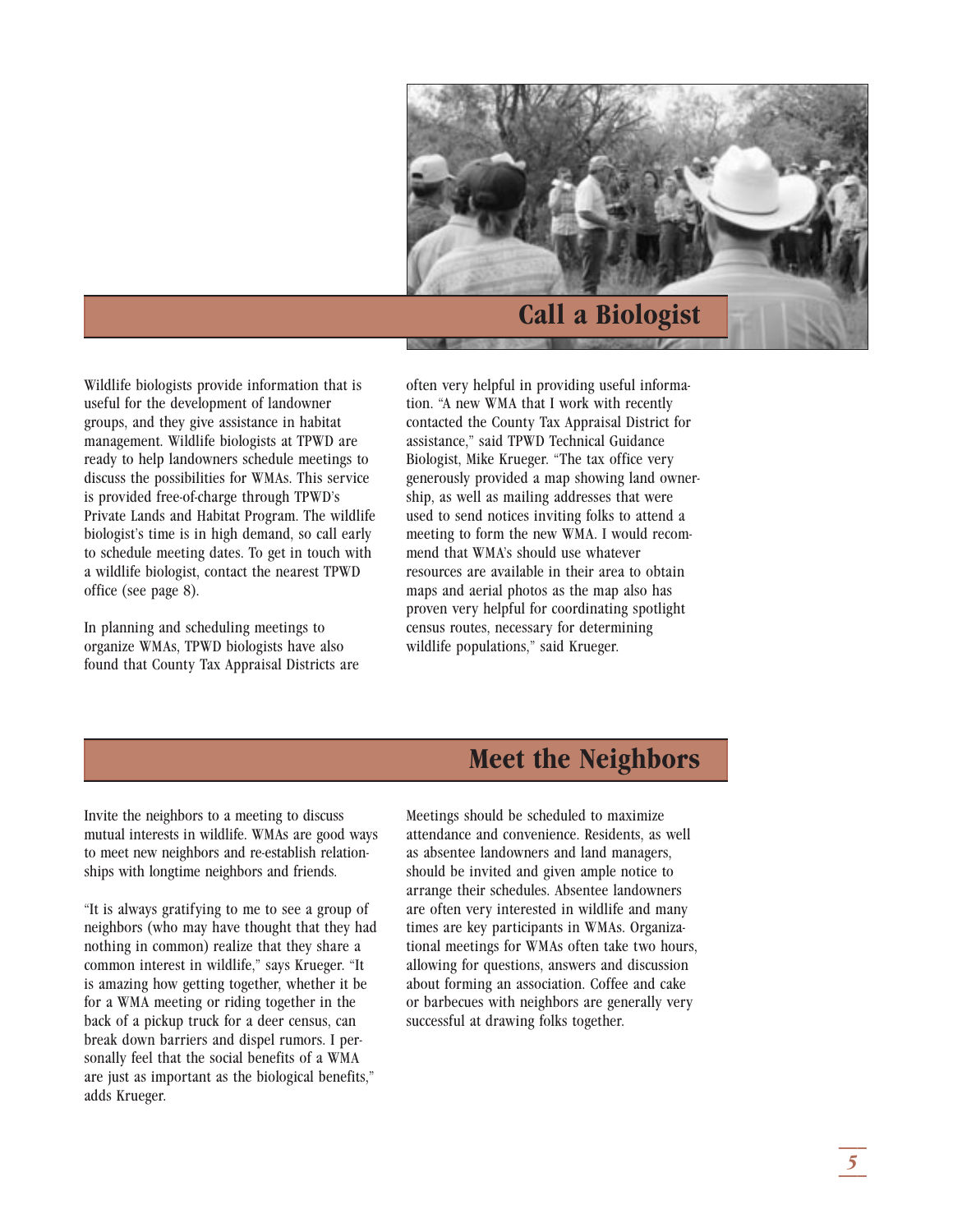

*Properly planned prescribed burning helps to control the invasion of undesirable vegetation and promote the growth of plants desirable to wildlife.*

The formation of a WMA typically entails the development of a landowner agreement that is not legally binding. The biologist can provide examples of agreements (see page 13). Landowners enter into an agreement with the expressed intent to comply in good faith with the program to manage for wildlife. In addition, participating landowners often agree to comply with recommendations from a management plan developed with the assistance of a TPWD wildlife biologist. Landowners also agree to put forth a good-faith effort to get their hunters to comply with these recommendations. All

parties should agree to participate in uniform data collections and observations. Every property does not have to be involved to be successful. Many of the good associations have "holes" where some landowners don't participate for one reason or another, but excellent progress is occurring.

*\_\_\_ 6\_\_\_*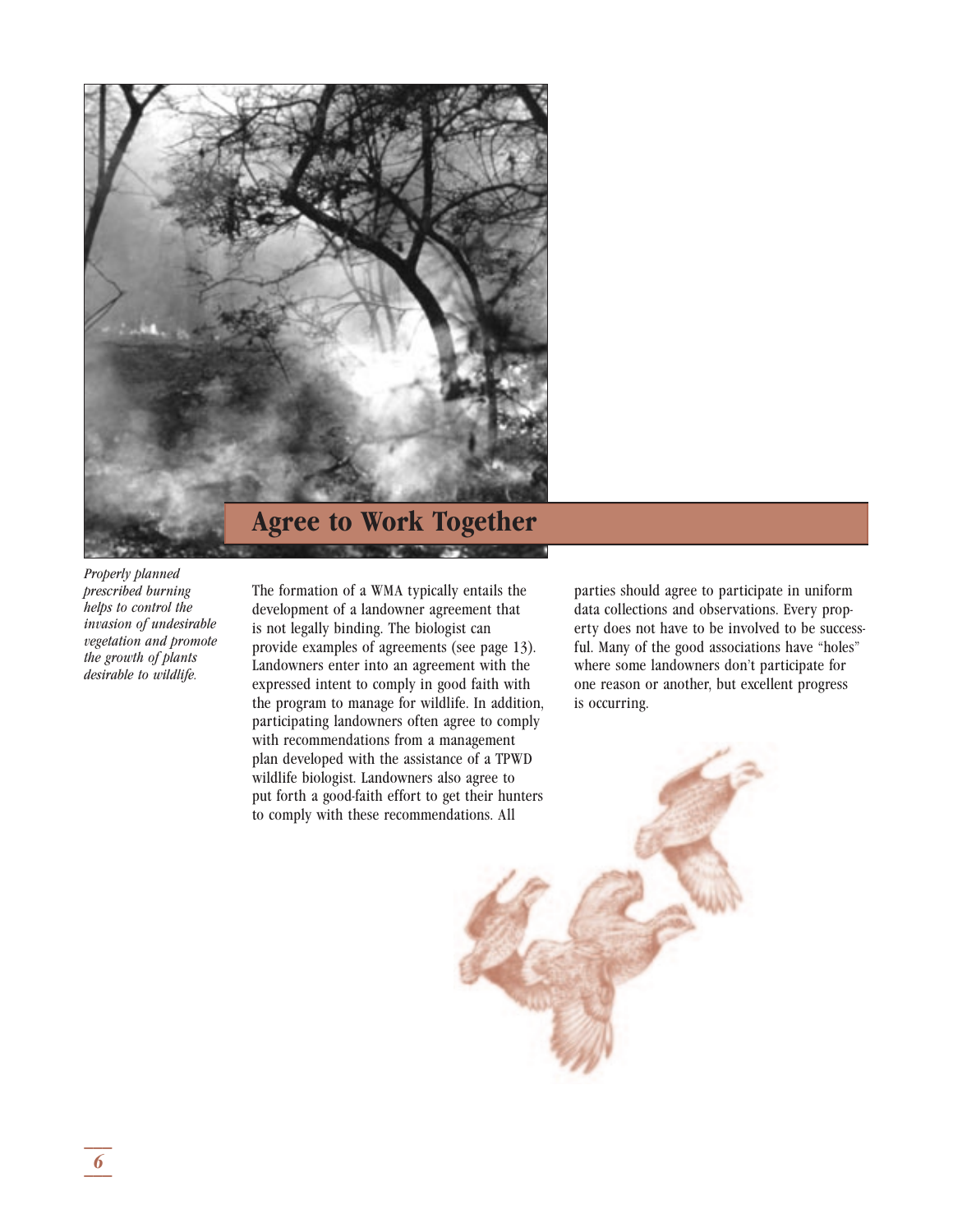

In addition to receiving technical assistance in wildlife management from a wildlife biologist, each WMA member receives a gate sign from TPWD showing that he or she is a member of the landowner group. Signs include a "Posted" notice at the bottom of the sign.

Increased surveillance for law enforcement purposes is an option some organizations choose to incorporate. Like a neighborhood crime watch program, landowners help each other by watching for trespassers or poachers. Association members may post "no trespassing" signs on association lands and may even ask their hunters to produce permission cards. In some areas of the state where trespassing, poaching and night hunting repeatedly occur, landowners have successfully curtailed these outlaw activities and feel that they have regained control over their property.

Hunters are usually very agreeable and often actively assist the WMA in data collection. In areas where wildlife populations are low, some folks by nature are often too kind to say "no" to the over-hunting of their property by friends or relatives. These folks have found that agreements benefit their wildlife populations and take them off the hook by giving them a sound method of control through the WMA plan. Where populations are too high for the habitat, WMAs provide sound local data and encourage proper harvest. For landowners that lease their property for hunting, special hunting lease licenses are available at a significantly reduced cost to the landowner.

As the wildlife plan begins to work, members and family often turn into wildlife activists – pursuing, watching and appreciating the animals they are aiding. Landowners earnestly begin to address habitat, managing and enhancing the vegetation and supporting conditions that are essential to all forms of wildlife. There is nothing quite like the experience of seeing a quality buck on your place, or having a flock of mallards drop into a newly created wetland, or watching an active group of cedar waxwings feeding on berries in a brushy fence row.

Neighboring landowners can help reverse the decline in the quantity of wildlife habitat and improve the quality of the remaining habitat. WMAs can make a difference and help "Make Tracts for Texas Wildlife."

Through its Lone Star Land Steward Awards Program, TPWD recognizes the best examples of habitat management each year. The first statewide winner of this prestigious award was the North Central Fayette County Wildlife Management Association in 1995. This resulted in a new award category specifically for WMAs.

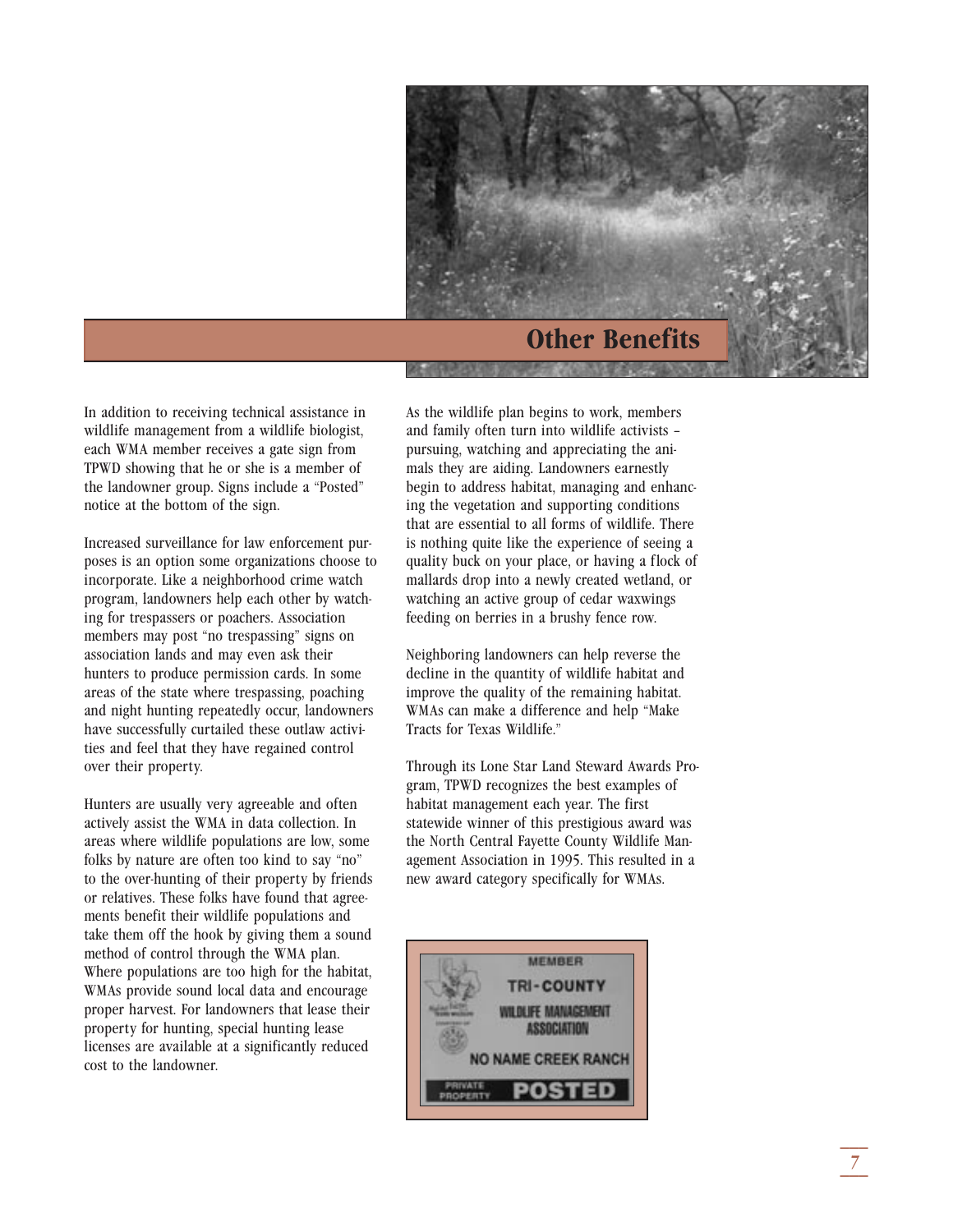

#### **Five Steps to Forming a Wildlife Management Association**

- 1. "Plant the seed" …the power of suggestion; get someone to start talking to the neighbors. The word will spread.
- 2. "Cultivation" …the initial meeting of landowners provides information, education and organization begins. Landowners, hunters and interested public are welcome.
- 3. "Birth" of the organization …selection of leaders and formation of a steering committee (or vice-versa depending on participation).
- 4. "The law" …statement of purpose and bylaws of the association; goals and objectives are established.
- 5. "In session" …approval of bylaws, election of officers, establishment of member records (collection of dues) and agenda established. Annual meeting, fund raisers and other meetings are planned.

#### **Five Potential Concerns for Wildlife Management Associations**

- 1. Inadequate wildlife census information.
- 1. Consensus among members regarding goals and objectives.
- 2. Enthusiasm, interest or participation due to skepticism.
- 3. Attention to habitat.
- 4. Adequate wildlife census information.
- 5. Adequate wildlife harvest information.

#### **Five Potential Benefits to Landowners in Wildlife Management Associations**

- 1. Personal knowledge gained through educational programs and materials.
- 2. Better steward of land (habitat).
- 3. Knowing the neighbors better and meeting new people – sharing common interests.
- 4. Improved quality and quantity of wildlife.
- 5. Decreased poaching.

#### **Five Effects of Wildlife Management Associations on Ecosystems**

- 1. Lessens the effect of fragmentation on habitat.
- 2. Focuses the management of animal species on realistic home range.
- 3. Provides a forum for ecosystem management education, that in time will affect the general "health" of the system, including better water management as a result of a properly functioning ecosystem.
- 4. Enhances habitat diversity through various forms and combinations of the basic wildlife management tools (cow, plow, ax, fire and gun). Reforestation and restoration of habitats would apply here.
- 5. Species diversity benefits from enhanced habitat management and population management through controlled harvest (hunting), as appropriate.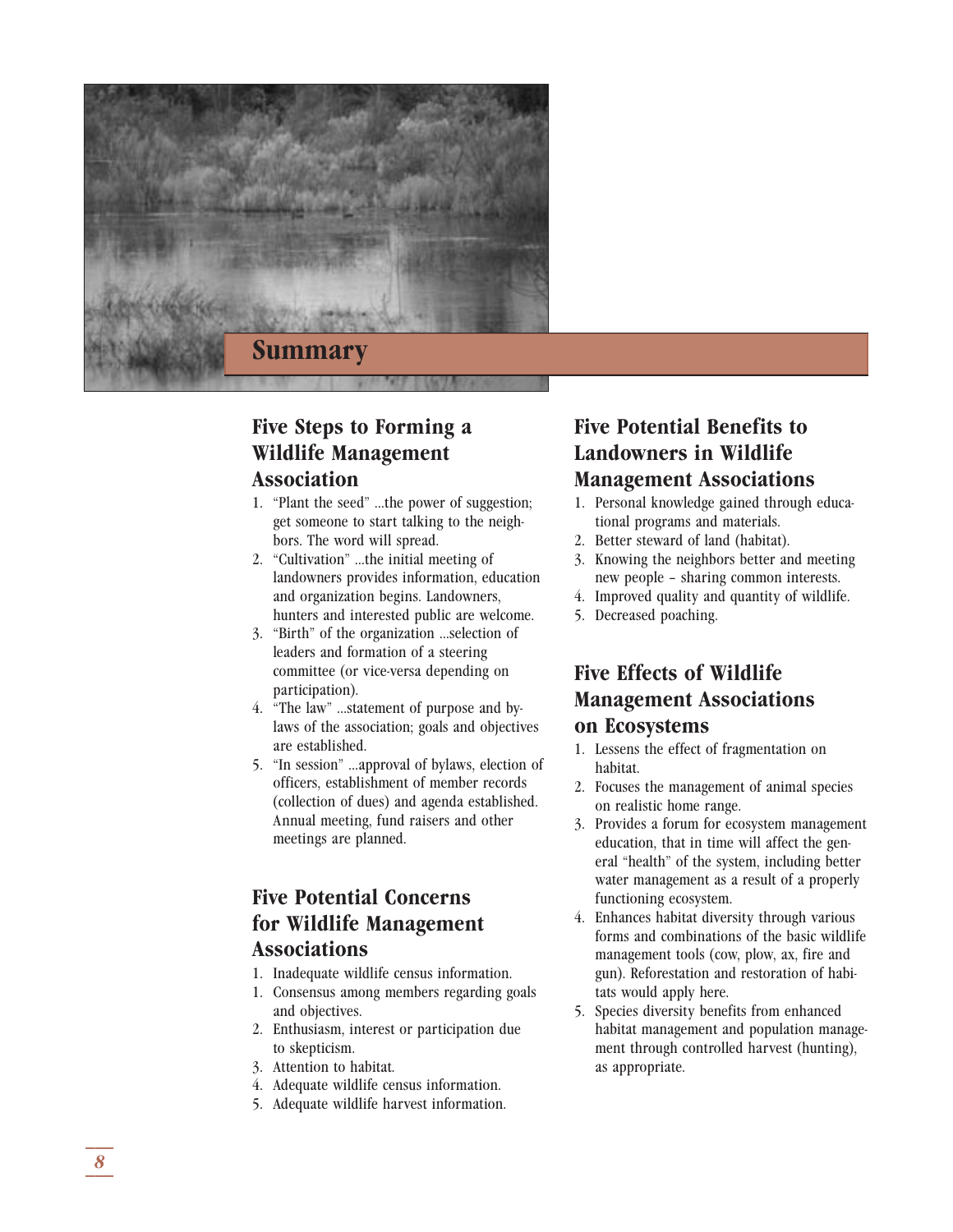## **Wildlife Regions and Districts**



- 830-569-8700, 830-569-6400 (fax) 1607 2nd Street Pleasanton, 78064
- http://www.tpwd.state.tx.us/southtx\_plain/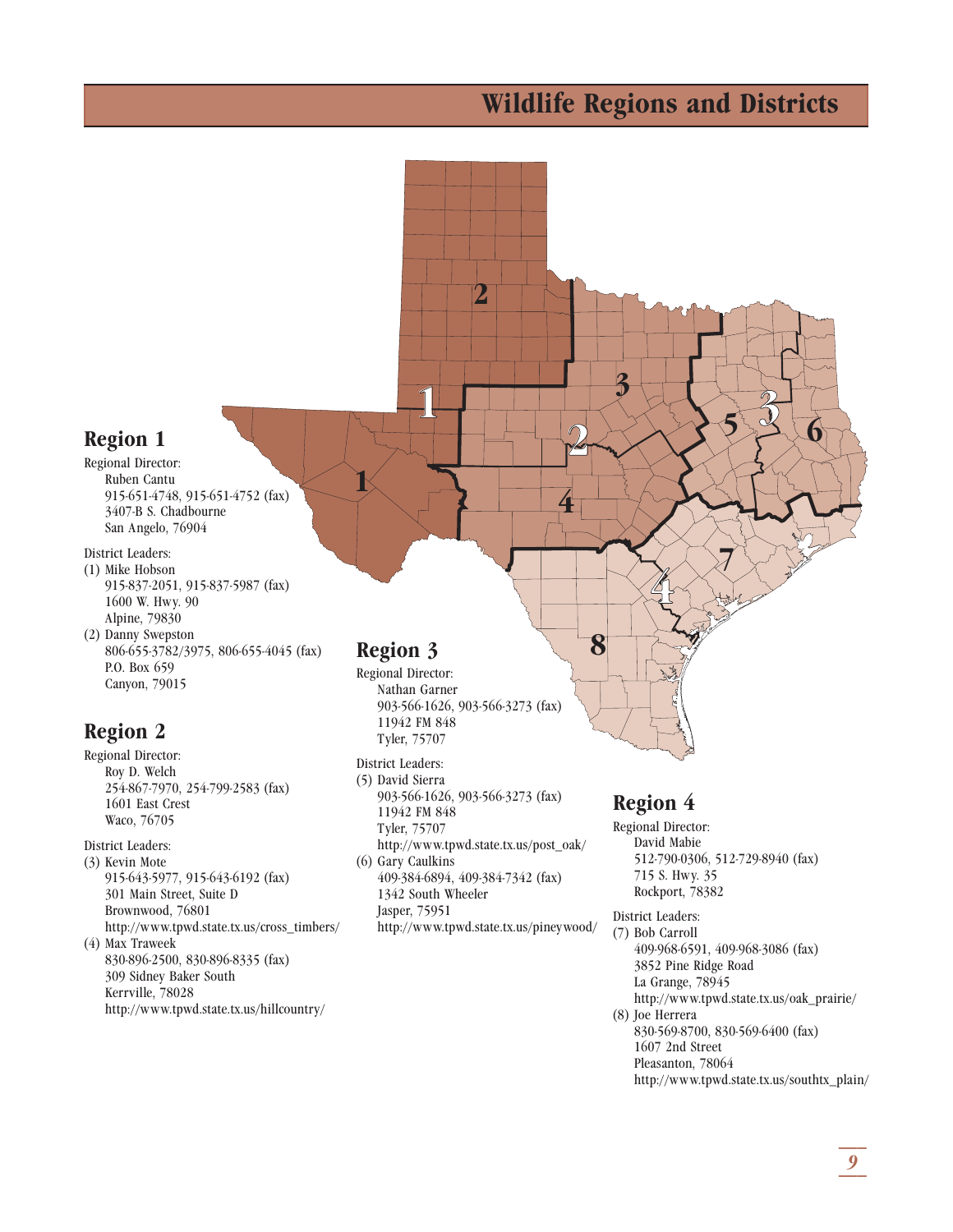## **Sample WMA Questions and Answers, Goals, Bylaws, Landowner's Cooperative Agreement**

#### **Questions and Answers**

- 1. What is a Wildlife Management Association/Co-op? A WMA is a group of interested landowners, hunters and wildlife enthusiasts who have organized to cooperatively manage their wildlife and its habitat.
- 2. Why should we form a WMA in our area?
	- A. To improve your wildlife.
	- B. To become informed of ways to benefit wildlife.
	- C. To get to know our neighbors better.
	- D. To help stop poaching.
	- E. To become better land stewards.
- 3. What are the benefits?
	- A. Improved quality and quantity of wildlife in the area.
	- B. Tailored game harvest recommendations for the area.
	- C. Neighbors visiting and sharing with each other.
	- D. Renewed interest in a valuable resource.
- 4. What kind of an agreement is needed?

A "non-binding agreement to cooperate" is asked to be signed by each member in the area.

5. What does the agreement say?

The WMA agreement says that members will agree to cooperate with each other; that no one has the right to tell another member what to do with their land; that members will follow the harvest recommendations adopted by the WMA.

6. How big an area is needed for the WMA to work?

There is no minimum size, however up to a certain point, the bigger the better. To maintain a commonality of interests and camaraderie, co-ops might want to restrict its boundaries to a geographic area where habitat types and landownership patterns are relatively similar. This does not prevent groups of co-ops from operating under a countywide "umbrella" group.

- 7. How much does it cost? The WMA will ask for annual dues that will cover postage and administrative costs.
- 8. Who can be a member of a WMA? WMAs are open to anybody who is interested in wildlife and cares to come and participate.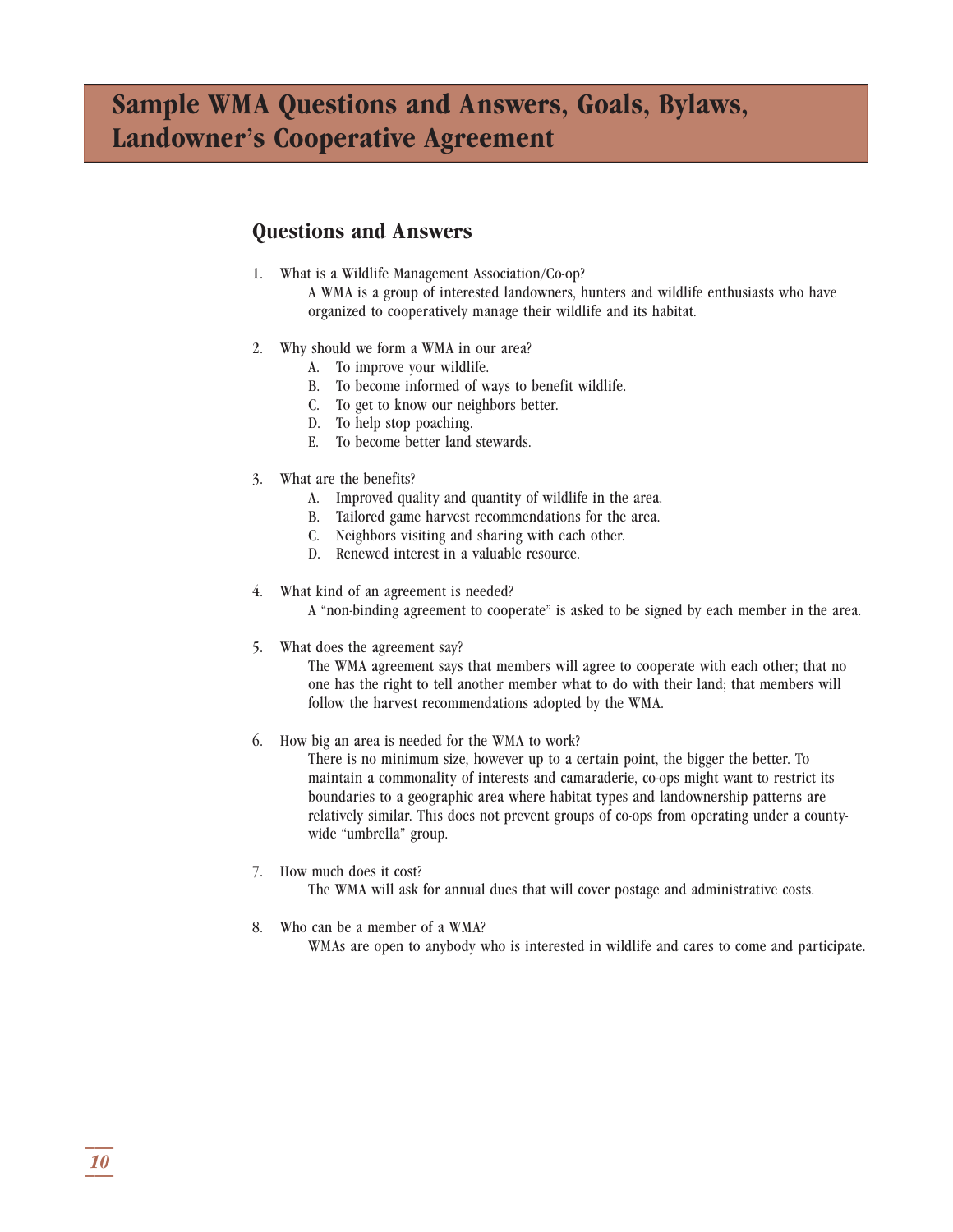#### **Goals**

The No Name Creek Wildlife Management Association was organized with the following goals in mind:

- 1. To bring the majority of the acreage within the boundaries of the WMA under proven successful wildlife management practices.
- 2. To make harvest recommendations for this area and all adjoining properties interested in the WMA.
- 3. To obtain accurate harvest records for the entire managed area.
- 4. To have better hunter/landowner relations and neighbor relations through education.
- 5. To encourage landowners in the WMA to become better educated about land management practices which enrich wildlife habitat and to encourage the implementation of those practices among landowners.
- 6. To encourage predator control.
- 7. To be a non-profit organization.

#### **Bylaws**

- 1. This Wildlife Management Association shall be called the No Name Creek Wildlife Management Association.
- 2. Wildlife numbers and quality will be enhanced through proper wildlife management practices as determined by the association.
- 3. The Texas Parks and Wildlife Department will be utilized as the lead resource for determining proper wildlife management practices.
- 4. "Proper wildlife management practices" include, but are not limited to:
	- A. Habitat management
	- B. Recommending harvest levels
	- C. Maintaining accurate harvest records
	- D. Providing population data through various census techniques
	- E. Recommending supplemental or enhanced food supplies
- 5. The association members will be encouraged to help curtail illegal hunting by watching out for road hunting and night hunting and reporting such observed illegal hunting to their neighbors and the Texas Parks and Wildlife Department game wardens.
- 6. The association will promote record keeping, and assist in gathering and maintaining population and harvest data.
	- A. The association will establish and conduct spotlight surveys.
	- B. Spotlight census data will be combined with casual observation reports and other available data to provide a good estimate of population densities and herd composition.
	- C. Harvest records will be gathered and combined following hunting season.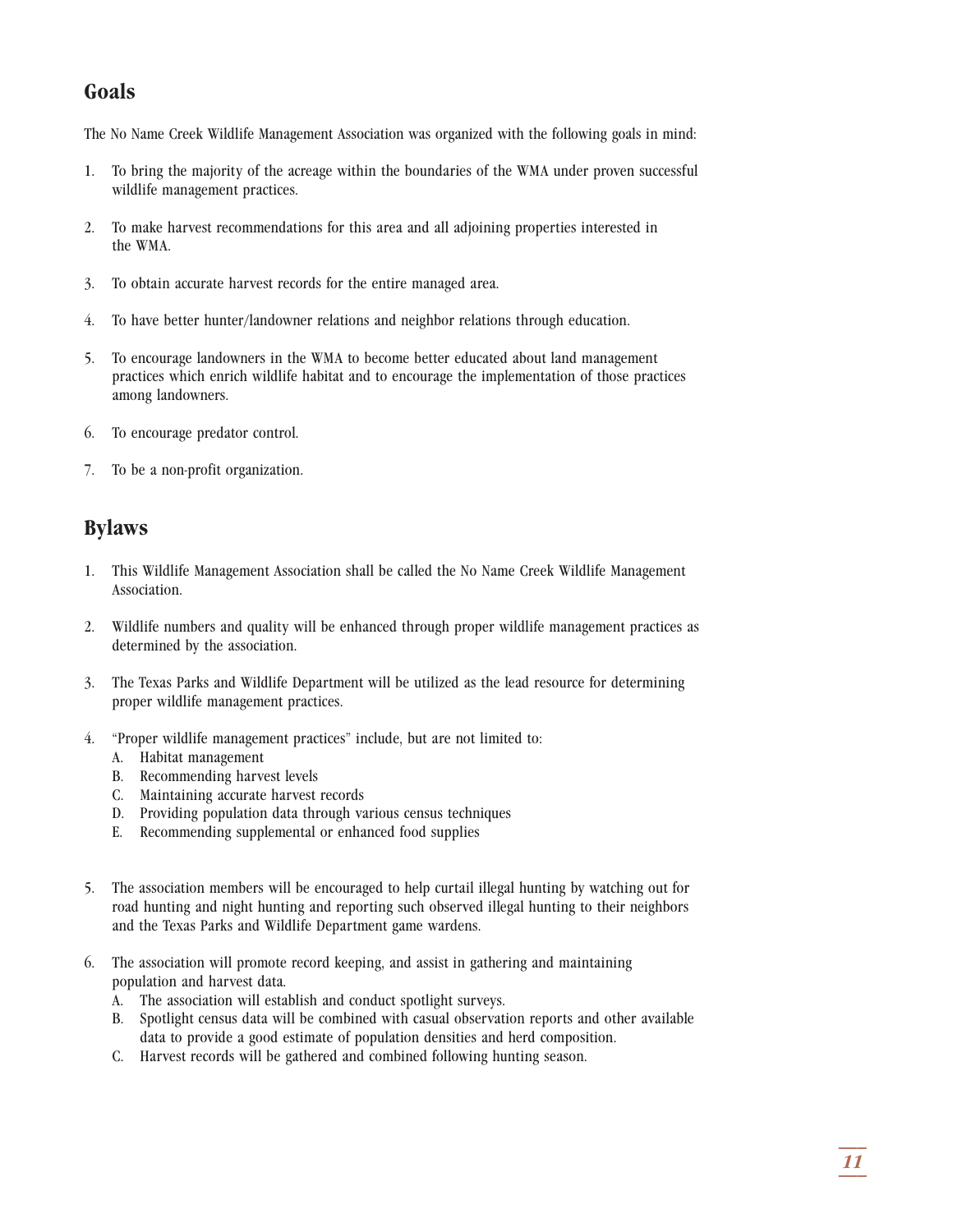- 7. Ongoing education of all members will serve to improve landowner/hunter relations as well as neighbor relations.
- 8. Association members should encourage their non-member neighbors to join the co-op in order to increase the land area being managed.
- 9. Three directors and three officers of the association will serve as the executive committee.
	- A. This committee is elected at the first annual meeting of each new year which begins on September 1.
	- B. Directors will be elected. One will serve three years, one will serve two years and one will serve one year.
	- C. Directors can serve up to two consecutive terms.
	- D. Officers will consist of president, vice-president and secretary-treasurer.
	- E. Officers are elected for a one-year term and can succeed themselves in the same office one time.
	- F. Active members of the organization will elect both directors and officers.
	- G. Directors and officers will receive no financial compensation.
- 10. Annual membership dues will be \$10.00. Additional donations will be accepted.
	- A. Membership signs will be available to each member at cost.
	- B. Dues will be assessed each year according to the needs of the association.
	- C. Money will be used for postage, advertisement and educational programs.
	- D. Membership will run from September 1 through August 31 each year.
- 11. Each member has one vote.
- 12. Membership is open to anyone interested in wildlife management.
- 13. These bylaws may be changed by 2/3 vote of membership present at any called meeting.
- 14. The No Name Creek Wildlife Management Association will establish a bank account at a local financial institution agreed upon by the president and secretary-treasurer of the Association.
- 15. All finances will be deposited in this account. Signatures of the secretary-treasurer and one other officer or director will be required on each check or withdrawal. In the event of WMA termination any money remaining in the account will be donated to the No Name Volunteer Fire Department.
- 16. **It is not necessary for every member of this WMA to agree with every objective and goal of the WMA, rather each member of the WMA does support the general principals of land and species conservation along with responsible agriculture production.**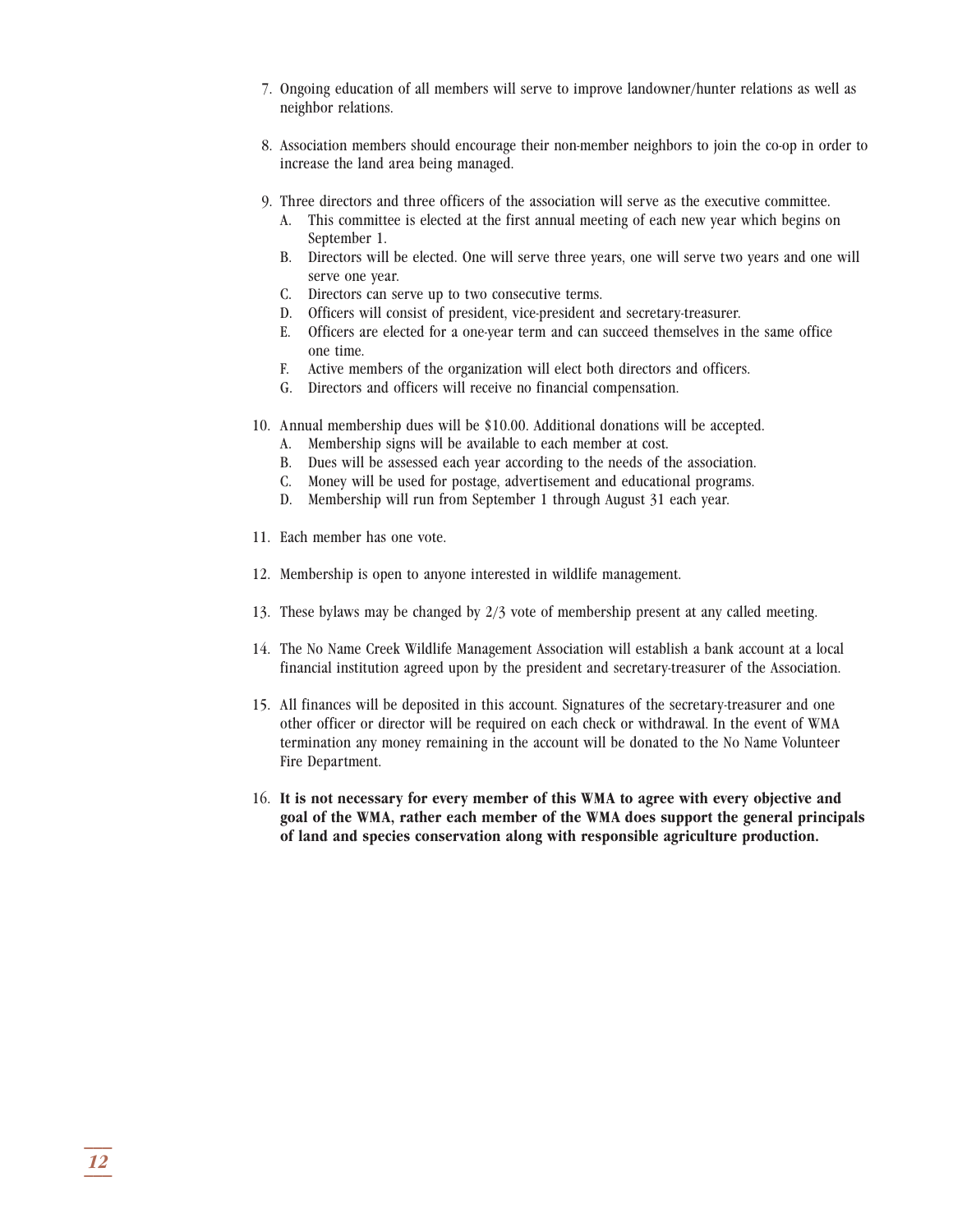#### **Landowner's Cooperative Agreement**

|    | Landowner's name                                                                                        |              | Date             |  |  |
|----|---------------------------------------------------------------------------------------------------------|--------------|------------------|--|--|
|    | Address                                                                                                 |              | Telephone number |  |  |
|    | City                                                                                                    | <b>State</b> | Zip code         |  |  |
|    | I am the owner of tract or tracts of land located on:                                                   |              |                  |  |  |
|    | county/state/road___________ containing ___________ acres,                                              |              |                  |  |  |
|    | county/state/road____________ containing ____________ acres,                                            |              |                  |  |  |
|    | county/state/road___________ containing __________ acres,                                               |              |                  |  |  |
|    | I am the authorized agent of tract or tracts of land located on:                                        |              |                  |  |  |
|    | county/state/road___________ containing __________ acres, owned by _________________________________    |              |                  |  |  |
|    | county/state/road___________ containing ___________ acres, owned by ________________________________    |              |                  |  |  |
|    | county/state/road___________ containing __________ acres, owned by _________________________________    |              |                  |  |  |
| 4. | I agree to cooperate with the goals and bylaws of the No Name Creek Wildlife Management<br>Association. |              |                  |  |  |

- 5. This agreement does not give any unauthorized person the right to trespass on above listed property.
- 6. I am in no way obligated to the Texas Parks and Wildlife Department, or the No Name Creek Wildlife Management Association. I may or may not agree with the management practices recommended. The only thing I have agreed to is to recognize the need for wildlife management in order to improve the wildlife on my property.
- 7. This agreement is valid as long as I am a dues-paying member of the WMA.
- 8. Annual membership dues are \$10.00 which will be used for postage, advertisement and educational programs.

Signature of Landowner/Agent

\_\_\_\_\_\_\_\_\_\_\_\_\_\_\_\_\_\_\_\_\_\_\_\_\_\_\_\_\_\_\_\_\_\_\_\_\_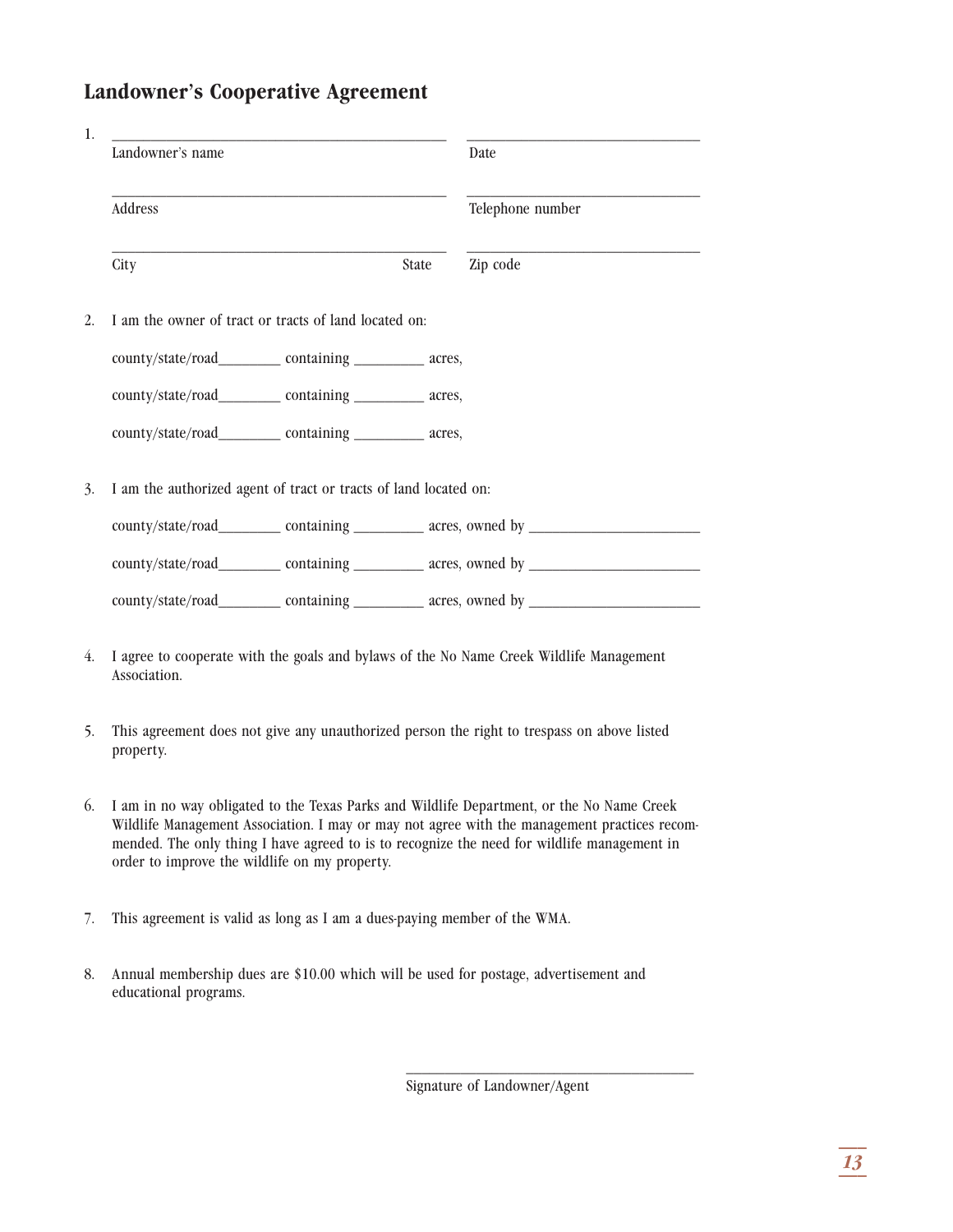## **Notes for your Association or Co-op**